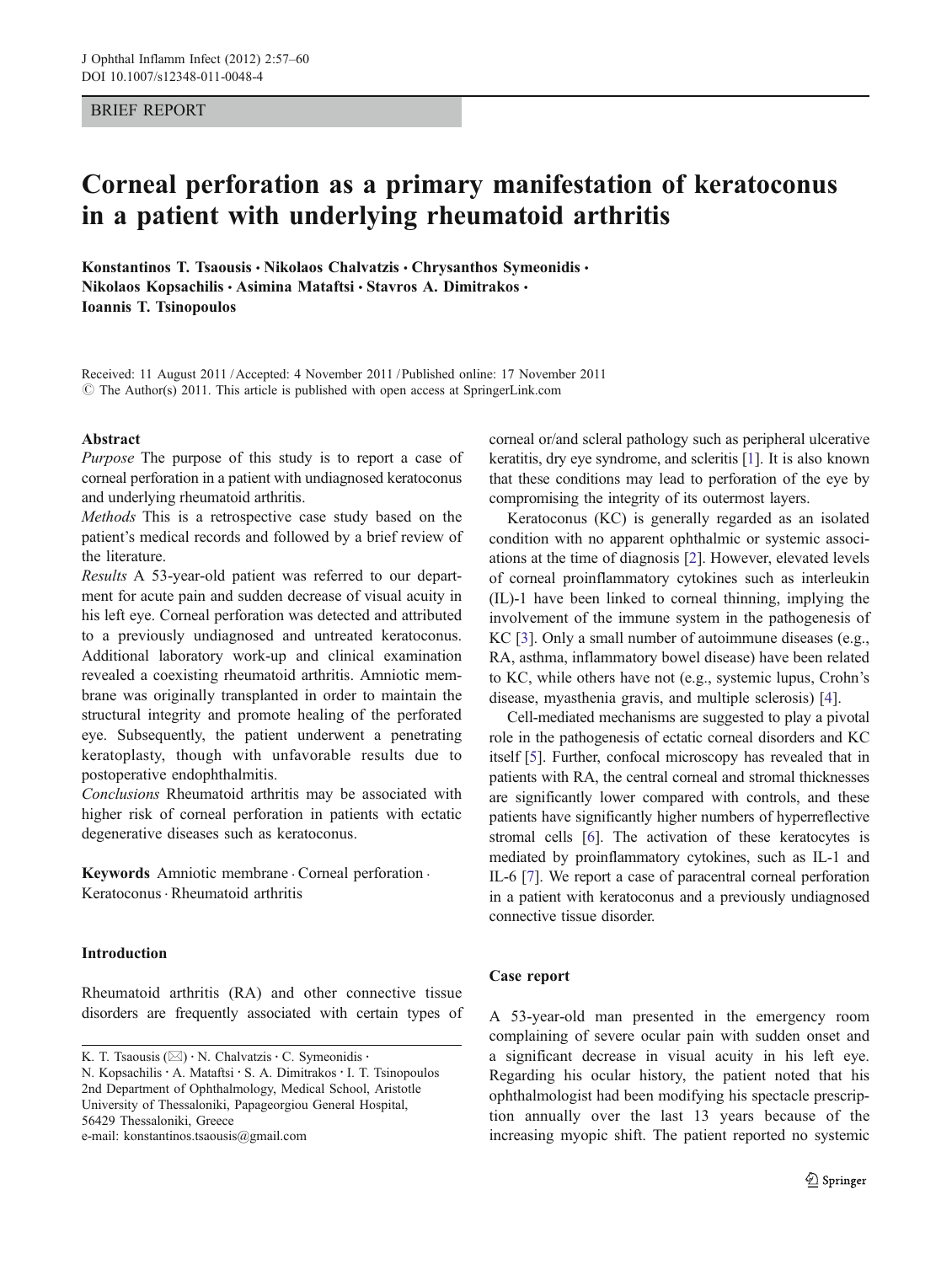drug intake except for analgesics for constant lumbar back pain. His systemic history was otherwise unremarkable.

On ophthalmic examination, the patient's best corrected visual acuity was measured CF at 10 cm for the left and 20/ 60 for his right eye. His spectacle prescription at the time of the examination was:  $-1.00$ / $-5.5 \times 100$ ° OS and  $-4.5$ / $-4.5 \times$ 70° OD.

Slit lamp biomicroscopy revealed a paracentral corneal perforation,  $1 \times 2$  mm, accompanied by iris prolapse, corneal thinning, and a markedly shallow anterior chamber in the left eye. The right eye displayed clinical features of moderate keratoconus, which was confirmed by corneal topography (Magellan Mapper, Nidek; Figs. 1 and 2).

The patient was immediately prepared for surgical intervention in order to preserve the integrity of the affected eye [\[8](#page-2-0)]. Amniotic membrane (AM) was primarily available and transplanted in an attempt to seal the perforation and promote corneal healing (Fig. 3). Cryopreserved AM was attached over the perforation in multiple layers and covered with an epithelial-side-up, limbal-sutured sheet. The surgical technique involved scraping of residual corneal epithelium and 360° limbal peritomy of the conjunctiva prior to AM transplantation. The outermost of the multiple layers was sutured with 8/0 vicryl on the cornea whereas the overlaid transplant was sutured at the limbus with a running 10/0 nylon. A bandage contact lens was applied at the end of the operation in order to promote reepithelialization of AM and to prevent mechanical rubbing of the transplant on blinking.

Further blood tests revealed a significantly elevated rheumatoid factor at 2,170 IU/ml (reference value <20 IU/ ml). Specific blood tests in addition to detailed clinical examination carried out by an orthopedic surgeon and immunologist confirmed the diagnosis of RA, and the patient was referred to rheumatologists for further assessment.

The early postoperative results following AM transplantation were encouraging based on ophthalmic examination. The operated on eye displayed a well-formed anterior





Fig. 2 Topography image demonstrating significant keratoconus on the right eye

chamber, without any leakage, over the 3 post-op weeks. Visual acuity was slightly improved to CF at 50 cm. However, reepithelialization failed to cover AM completely whilst subsequent tissue thinning resulted in re-leakage at week 4 postoperatively. The condition deteriorated further over the following weeks, necessitating an urgent penetrating keratoplasty. One month after corneal grafting and while on systemic immunosuppressants, the patient developed endophthalmitis with unfavorable outcome. He eventually underwent evisceration of his eye and was lost to follow-ups.

# Discussion

KC is a noninflammatory corneal disorder in which stromal thinning and ectasia result in an atypical corneal shape. Although the etiology is not completely understood, there is



Fig. 3 Photo of left eye on second post-op day after amniotic membrane transplantation in multiple layers in an attempt to maintain the eye's anatomical integrity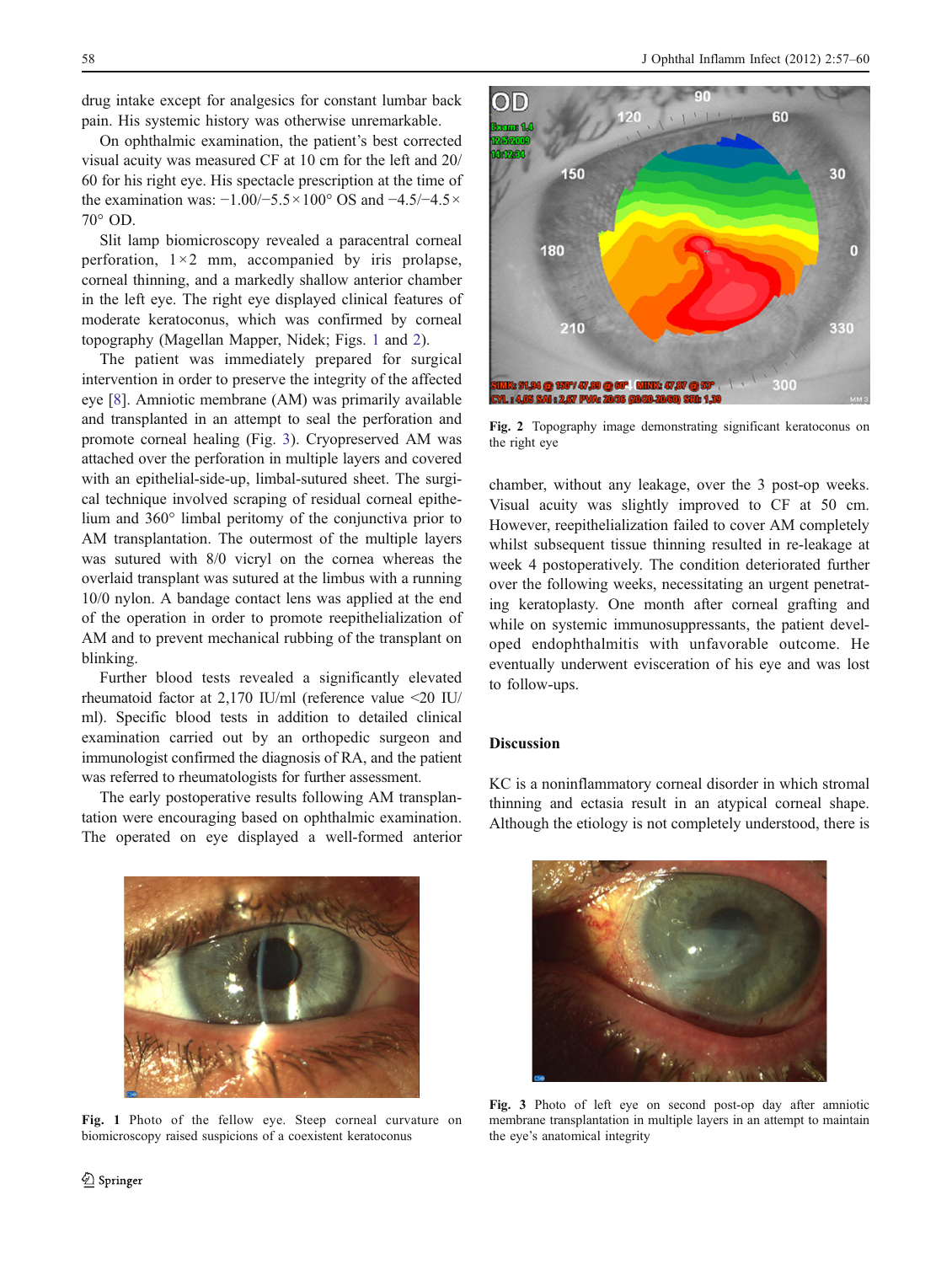<span id="page-2-0"></span>evidence suggesting that KC probably represents a multifactorial process. KC with acute hydrops can be complicated with spontaneous corneal perforation; however, this has been reported mainly in cases with advanced KC. Nevertheless, spontaneous perforation in mild to moderate KC cases has also been reported recently [9].

Ophthalmic involvement in autoimmune disorders such as RA, systemic lupus erythematosus, and Sjögren syndrome has been extensively described. However, many patients experience ocular sequelae during the course of undiagnosed immunological disorders. Reduced tear secretion, chronic inflammation of the ocular surface, as well as ultrastructural abnormalities are believed to play a major part in decompensating the ocular surface. This condition may lead to spontaneous perforation in sporadic cases. In our case, AM transplantation was used as a first-line solution since previous studies showed that urgent penetrating keratoplasties in perforated eyes displayed higher rates of graft failure compared to those performed several weeks to months following the perforation [10, 11].

Multilayer AM transplantation has been reported to promote epithelial healing and reduce inflammation, neovascularization, and scarring in a diversity of external eye disorders [12]. AM-related local anti-inflammatory effects contribute to faster and more efficient reepithelialization. Furthermore, AM serves as a biological scaffolding in cases where normal tissue is lost and promotes reinforcement or even sealing of small perforations.

AM has been used in patients with RA-related epithelial defects as a temporizing solution with the aim for delayed reconstruction. However, as Solomon and colleagues reported [8], AM transplantation showed poorer outcomes in patients with systemically undertreated RA compared to other autoimmune conditions like ocular pemphigoid or even Sjogren's. Other authors have proposed cyanoacrylate and fibrin glue adhesives as an efficacious solution in cases where corneal perforations occur [[13,](#page-3-0) [14\]](#page-3-0). In our case, AM transplantation was preferred over other treatment modalities mainly due to severe inflammation of the ocular surface and the small size of the perforation. Besides, the diagnosis of RA had not yet been established. Furthermore, penetrating keratoplasty does not represent a first-choice operation in our country due to the relatively restricted number of centers authorized to perform corneal transplantations and to limited availability of corneal grafts. In our patient, although the AM transplant initially provided a sufficient corneal sealing, it failed as a long-term solution due to poor reepithelialization and the progressive tissue degradation. Recurrent aqueous humor leak necessitated an emergent penetrating keratoplasty, which took place in another center.

There are quite a few studies that extensively describe the relationship between RA and ocular surface disorders that may permanently affect vision [\[15](#page-3-0), [16\]](#page-3-0). KC is another

thoroughly studied condition that, apart from major refractive alterations, may occasionally cause corneal perforation when undiagnosed or/and untreated.

## Conclusion

To the best of our knowledge, this is the first report of a case with corneal perforation arising from coexistent KC and RA. It seems possible that the impact of these conditions is more severe when they interact. We should therefore raise awareness and either rule out or efficiently treat underlying connective tissue disorders in patients with KC.

Conflict of interest None of the authors have conflict of interest with the submission. No financial support was received for this submission.

Open Access This article is distributed under the terms of the Creative Commons Attribution License which permits any use, distribution and reproduction in any medium, provided the original author(s) and source are credited.

## References

- 1. Squirrell DM, Winfield J, Amos RS (1999) Peripheral ulcerative keratitis "corneal melt" and rheumatoid arthritis: a case series. Rheumatology (Oxford) 38:1245–1248
- 2. Rabinowitz YS (1998) Keratoconus. Surv Ophthalmol 42:297–319
- 3. Wilson SE, He YG, Weng J et al (1996) Epithelial injury induces keratocyte apoptosis: hypothesized role for the interleukin-1 system in the modulation of corneal tissue organization and wound healing. Exp Eye Res 62:325–327
- 4. Nemet AY, Vinker S, Bahar I, Kaiserman I (2010) The association of keratoconus with immune disorders. Cornea 29:1261–1264
- 5. Messmer EM, Foster CS (1999) Vasculitic peripheral ulcerative keratitis. Surv Ophthalmol 43:379–396
- 6. Villani E, Galimberti D, Viola F, Mapelli C, Del Papa N, Ratiglia R (2008) Corneal involvement in rheumatoid arthritis: an in vivo confocal study. Invest Ophthalmol Vis Sci 49:560–564
- 7. Benitez del Castillo JM, Acosta MC, Wassfi MA et al (2007) Relation between corneal innervation with confocal microscopy and corneal sensitivity with noncontact esthesiometry in patients with dry eye. Invest Ophthalmol Vis Sci 48:173–181
- 8. Solomon A, Meller D, Prabhasawat P et al (2002) Amniotic membrane grafts for nontraumatic corneal perforations, descemetoceles, and deep ulcers. Ophthalmology 109:694–703
- 9. Lam FC, Bhatt PR, Ramaesh K (2011) Spontaneous perforation of the cornea in mild keratoconus. Cornea 30:103–104
- 10. Nobe JR, Moura BT, Robin JB, Smith RE (1990) Results of penetrating keratoplasty for the treatment of corneal perforations. Arch Ophthalmol 108:939–941
- 11. Foster CS, Duncan J (1981) Penetrating keratoplasty for herpes simplex keratitis. Am J Ophthalmol 92:336–343
- 12. Hick S, Demers PE, Brunette I, La C, Mabon M, Duchesne B (2005) Amniotic membrane transplantation and fibrin glue in the